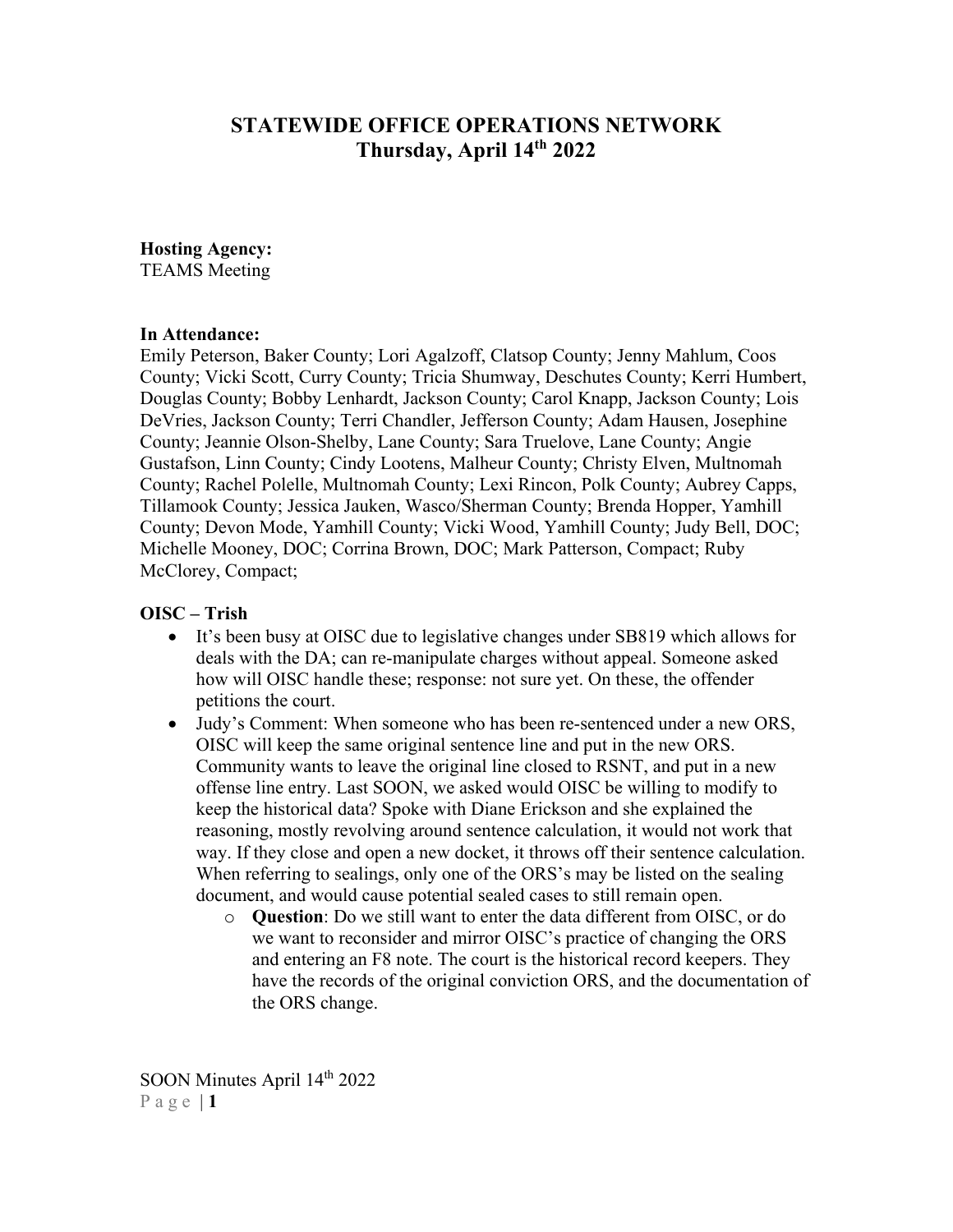**Agreement**: Mirror OISC in resentencing data entry: When a person is resentenced under a new ORS, update the docket to reflect the new ORS and enter an F8 note explaining the change.

- **Judy's Comment:** DL Clarifications:
	- o All data changes (line closures, release code changes, etc) goes to PTA [dloiscpta@doc.oregon.gov](mailto:dloiscpta@doc.oregon.gov)
	- o Oddball scenarios should go to TPS.
		- [DLOISCTPSWORKERS-OISCTPSWORKERS@doc.oregon.gov](mailto:DLOISCTPSWORKERS-OISCTPSWORKERS@doc.oregon.gov)
	- o **Question from the group**: Who do we email when we cannot determine the PTA on the offender? **Answer:** Use the PTA DL. Trish will ask the PTA group to see what they prefer. For a catch all, the general email would be best. Please enter SID Number in the subject line of your email.

#### **Compact –Ruby McClorey/Mark Patterson**

#### **Mark Patterson:**

- As of January 1, 2022, Mark took over Earned Discharge, FSAP and STTL.
- Corrina Brown is now the STTL Coordinator.
- Earned Discharge had a new rule in effect January  $1<sup>st</sup>$ , HB2172. Working on getting the rule through the process; currently delayed. Rule went into effect Jan 1, 2022, and the earliest a case could be eligible under the new rules is July 1, 2022.
	- o Training will start potentially in May.
	- o More information will be provided at the next SOON Meeting.
	- o **Judy Comment:** No one is eligible under the new EDIS until July 1st, so do not be concerned if programming is not available until then.
- **Question from group:** Going through the compact chapter in the manual, regarding when a new offender coming in on approved RI's, directions say to use the date from the NOA to admit into CIS. Requested to use the date of approval as the admission date, so data entry can be complete.
	- o **Answer:** This would not be appropriate. Someone coming in on RI's is the same as someone coming in on an approved transfer, in the concept that you are supervising them. While you are waiting for the transfer request to be approved if they are here on RI's, we follow the same procedure for consistency.
	- o **Follow on question:** If someone has approved RI's, and they do not report, do we not enter them at all?
	- o **Answer from Mark:** From the legality side of it, we officially do not take supervision until we have received a NOA. We are not legally responsible for them until they report in person, and the NOA is entered into the system.
	- o **Answer from Judy:** The two scenarios we have are approved transfer request has not been submitted and the person does not report, and if the

SOON Minutes April 14<sup>th</sup> 2022

Page | **2**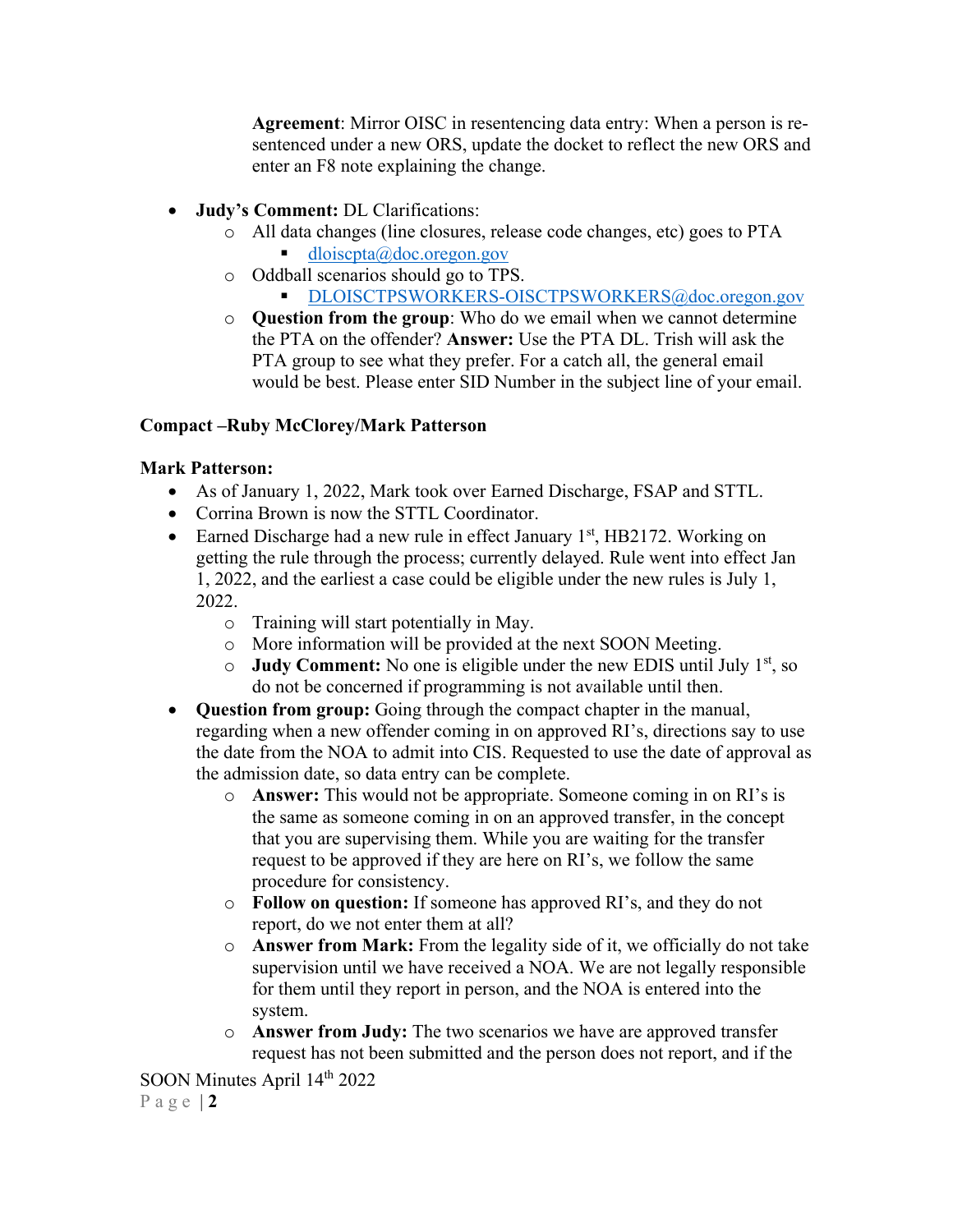RFRI's have been approved and the transfer request has been submitted. If a transfer request has been submitted, you do not enter into CIS until one of the following occurs

- If a transfer investigation request is received, we would admit to IV
- If the report on their RI's, we enter the admission with the NOA date.
- If they do not report, and the investigation request was already submitted, we admit to IV on the date of the transfer request, submit an NOFTA notice for failure to appear, close to CREJ when the sentencing state withdraws (or we reject).
	- If the client reports prior to the NOFTA, then we can change to PA or PR status (enter the admission) using the NOA date.
- The manual lists the data entry instructions for both scenarios.

# **Parole Board – Not present**

- **From Judy:** The board new condition changes.
	- Board wanted to remove SC7 because it is now reflected in GC1. Judy explained the impact of tracking restitution on SC7, the board will retain. Once we transition to Elite, there may not be a need to track restitution under SC7.
	- Board is removing SC8 because it is covered in the General Conditions.
	- Sara will reach out to the board to request that a member attend SOON, in order to speak with them directly.

# **DOC – Michelle Mooney**

- Focusing on high priority projects, SB1510 is primary focus currently.
- SB1510 new General Conditions of Probation applies to all new probation convictions, conditional discharges, diversion sentences with a sentence date on or after 03/23/2022, and incoming interstate compacts with a compact begin date on or after 03/23/2022
- The board is also adopting these changes, but are having a delayed adoption with an implementation date of 06/01/2022. The new General Conditions of Supervision for Board/LSA sentences will apply as follows:
	- o Board/LSA sentences releasing to PPS on or after 06/01/2022
	- o Board/LSA sentences releasing onto STTL/AIP on or after 06/01/2022
	- o Board/LSA sentences releasing onto STTL/AIP prior to 06/01/2022 *AND* will release to PPS on or after 06/01/2022.
	- o Board sentences previously supervised under old general conditions *AND*
		- Return to supervision on or after 06/01/2022 following an abscond.
		- Return to supervision on or after 06/01/2022 following revocation that results in new/amended PPS order being issued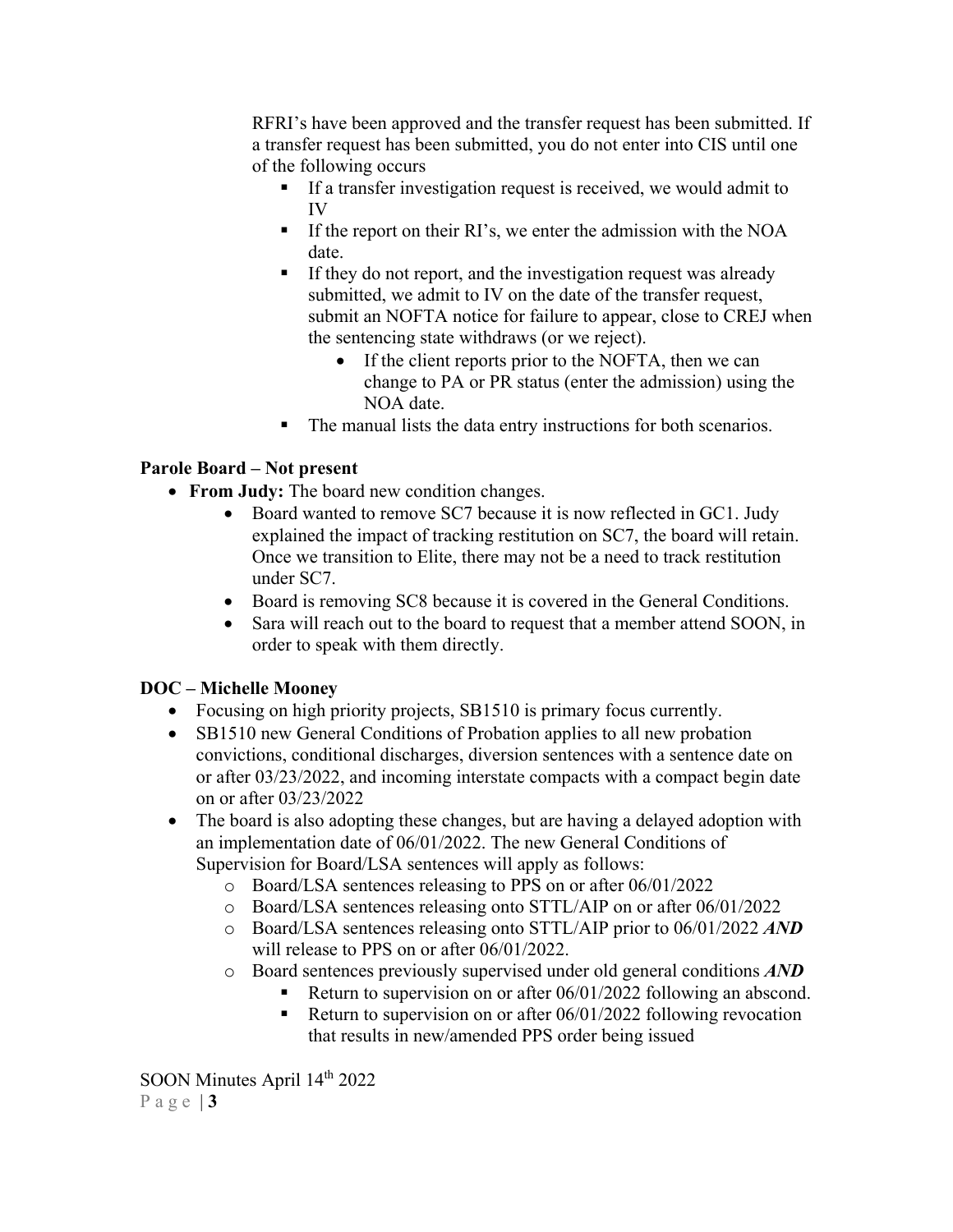- Return to active supervision from Inactive (UNSU) on or after 06/01/2022
- Resentencing that results in an amended PPS order on or after 06/01/2022
- Modification requests by PO; amended PPS order issued on or after 06/01/2022
- Ways to identify sentences with new conditions vs. old conditions:
	- o Marking files: A process in your office that can quickly identify that this person has a case that qualified for the new general conditions.
	- o Offender Notes: Easy way to enter a note that PO's can see.
	- o A Notifier: Entering an agency notifier could be entered.
	- o Stickers on hard files.
	- o **Question from the group**: Can we put asterisks on the docket line for those cases with new conditions?
		- **Answer:** Generally liked option by the group, Judy will check with research to make sure the asterisk does not impact their reports. Judy will check with Diane Erickson to see if this is an option for the I lines and/or PPS lines, to enter after 06/01/2022.
		- **POST NOTE:** the temporary use of an asterisk on the docket line was approved. It can only appear in the last two positions of the field, so for shorter docket numbers, you may need a blank space or two before the asterisk.
- The old GC2 verbiage has moved into a special condition for probation, and the board will use that language and wrap it into the new SC9.
- Find and maintain gainful employment condition was deleted.
- The "change employment/residence condition" was modified to say "not change residence without prior permission and inform the probation officer of any change in employment"
- The "obey all laws condition" has been modified to add the language that "in circumstances in which state and federal law conflict you must obey state law."
- The board is adopting the previously special condition of sex offender registration and mental health eval into the general conditions.

# **DOC – Judy Bell**

- Unfunded Misdemeanors: Proposed language to update the rule of transferring unfunded misdemeanors: *"The supervision of a non funded misdemeanor is not subject to this rule unless the non funded misdemeanor is accompanied by a felony and or funded misdemeanor if funded misdemeanors or felony cases expire, leaving only a non funded misdemeanor open supervising counties cannot automatically transfer the AOS back to the convicting county outside of the transfer process."*
- **Reminder:** When an admission is subsequent to a release, always admit using the exact date and time of release!!! There should be no gap in date or time.
- **Reminder:** Please do not chrono in all capital letters.

SOON Minutes April 14<sup>th</sup> 2022

Page | **4**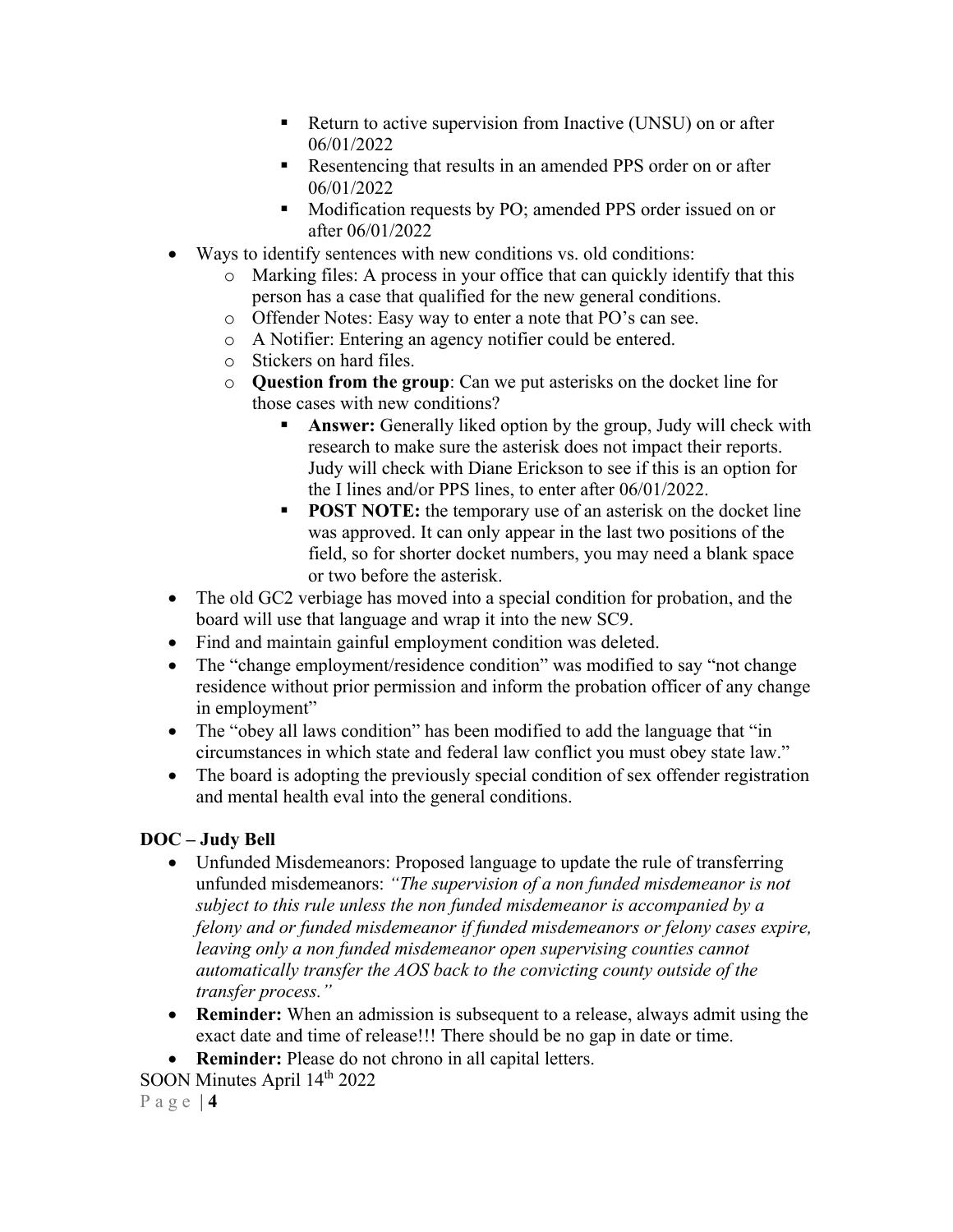- **Reminder:** Do not enter any medical diagnosis in chronos. That is a completely forbidden rule. Chronos can become public record, and then we are giving out medical information.
- **Reminder:** New funded misdemeanors: Sex Abuse III does not require DV Language, but the Assault IV and Menacing require the DV Language. It must list the misdemeanor ORS number on the order to qualify for the Funded Misdemeanor flag. If convicted of a felony reduced to misdemeanor, we use the misdemeanor treatment flag and those do not qualify for funding.
- **Change:** Sex Abuse III Class A Misdemeanor does not need the Funded Misdemeanor Flag. Only use the flag for the Assault IV and Menacing with DV language.
- **Revisit deleting SMT's:** The programming is in place to block you if you are attempting to delete an SMT that was created in OMS. One thing that will not block you, if the SMT was created in CIS, then goes to the institution and they are entering the SMT's, they have the option to create a new entry, or work off existing entries. If they add a photo to an existing entry, and you go to delete that entry, you will be able to since it was created in CIS not OMS. If you want to delete any SMT, look in the OMS SMART module to see if there is a photo attached. If there is a photo, please do not delete from CIS.
- **Local Control Reports:** There is something wrong with the informational report that is being ran. The stop dates are not being reported correctly. Please continue to review these cases, including the ones that are reported with no stop date.
- **PV Warrants:** Some counties have agreements with their court that when a PV report is submitted, the county can issue the warrant. Other counties submit their PV report with a warrant request to the court and wait for them to issue the warrant. In at least one county, they submit the PV report and the DA decides whether or not a warrant will be issued.
	- o **Question:** Would we use WARR in the last scenario described, or ABSC?
	- o **Discussion:** If the warrant is being requested for absconding behavior, that would be appropriate for the ABSC code. If the violation behavior is not abscond related, would WARR be appropriate? The concept of WARR is that the court is issuing a warrant based on some kind of noncompliance close to the end of supervision, and they want the warrant in there before supervision expires. This scenario may not match either code. If a PV report is being submitted, then the court is technically not initiating the warrant process, community corrections is, therefore ABSC would be more appropriate.
	- o **Agreement:** County by county decision to determine on a case by case basis. If there is a non-reporting element to it, make it abscond. If they continue to report regularly, then make it WARR.
- **Abscond Movements:** There is an agency doing a large scale abscond study, and they are working with Oregon as one of the places studying. Denise is finding a lot of errors, so it is asked that we are very careful with putting abscond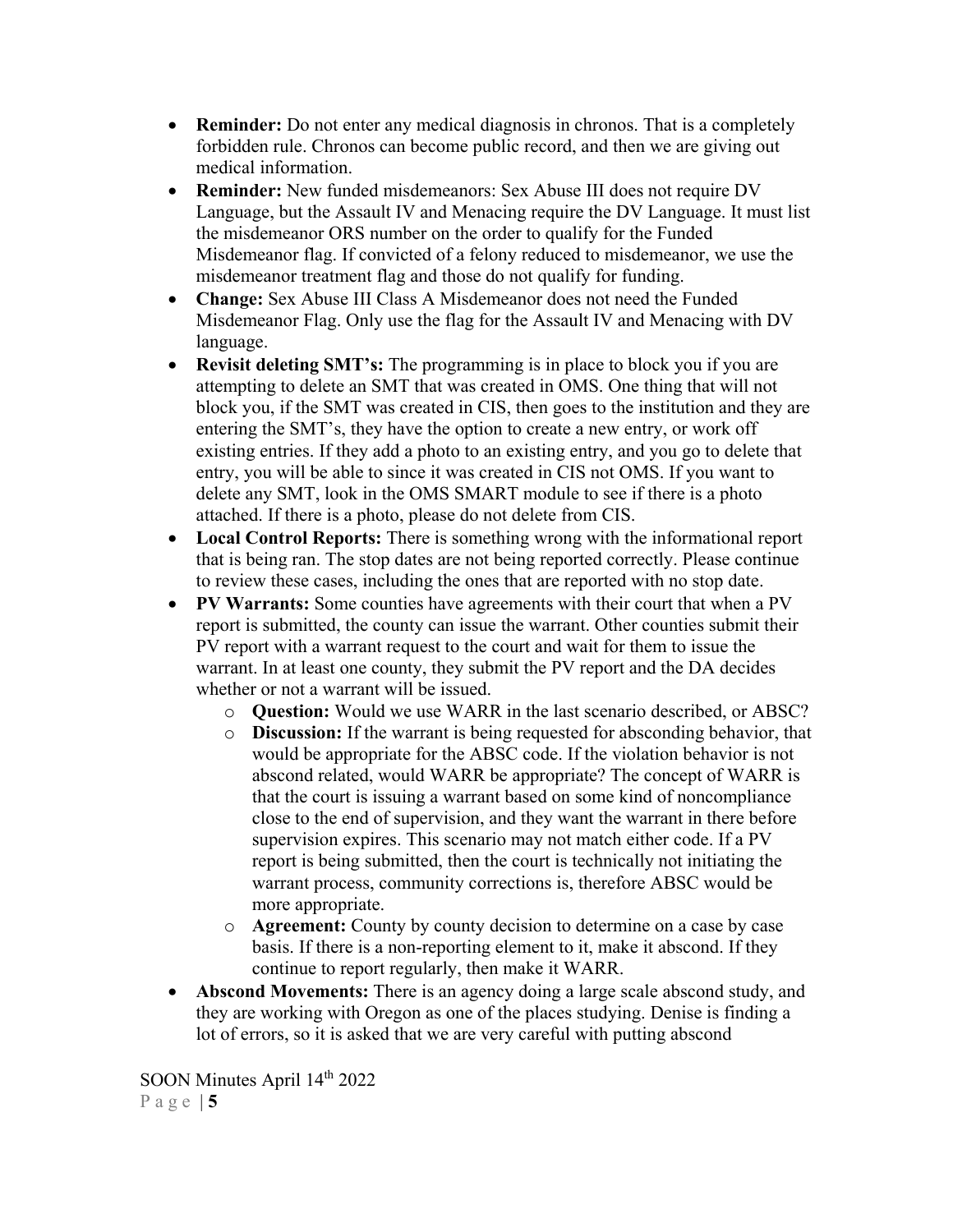movements in correctly. We need to enter all movements to abscond, and all returns from abscond.

- o **Question from the group:** For those who exceed their supervision expiration date while on abscond, why is it ok to remain on abscond but it is not ok to return them to abscond after expiration if they FTA their hearing?
- o **Answer:** Since the warrant was created during supervision, the warrant stays issued past expiration until the person is arrested, cited, etc. Once they are past their supervision expiration date, we have no authority to supervise them according to DOJ.
- o **PVPD:** Trying to get the new code completed this summer.
- o **SB 1510:** One of the pieces was regarding ethnicity, race, and gender. All the reporting that CJC is required to do is required to be in line with the US Census Bureau. According to the US Census Bureau, Hispanic is an ethnicity not a race. The US Census Bureau only offers two ethnicities: Hispanic Latino or Non-Hispanic Latino. However, we are going to leave Hispanic as an option for race, so we are able to reflect it, should the client not list it as an ethnicity.
- o **Redwood:** Are we ok with a presumptive positive being entered as a negative, and on the comment line entering "Presumptive Positive" to mirror what the institution does? Majority agreed. Ultimate decision will be with FAUG, since the PO's manage the cases.
- o **Can Fentanyl be added to the list for Redwood?** Suggestion from Judy Bell is to replace the No Show column with Fentanyl. Group agreed.
- o **SR Merge/Purge:** Process in OMS is almost complete, in the final stages. Send all Merge/Purge requests directly to Judy only.
- o **In progress SR's:** Fee System, ethnicity field, EDIS, and the alpha character in the middle of the ORS.

# **OPS Related Issues:**

- **LEDS 2020**
	- o Updating LEDS with new conditions: Immediate concern is SC9, with the updated verbiage. Pending response from Michael Pargeter.
	- o **Issue from the group:** LEDS training still has the manual from 2018, and is pre LEDS 2020. The training does not line up, and is not as useful.
		- **Response from Judy:** Recommended contacting Labecca
- **OPS Manual**
	- $\circ$  No new updates. CCR Ops Work group scheduled for April 19<sup>th</sup>.
- **Local Control**
	- o **From Judy Bell:** Working with Denise on updating local control reports.
- **Other OPS Related Issues**
	- o **From Judy Bell:** Our data is not just our data. It is shared throughout the state and country, especially on research projects. Please take the time to enter things accurately.

SOON Minutes April 14<sup>th</sup> 2022

Page | **6**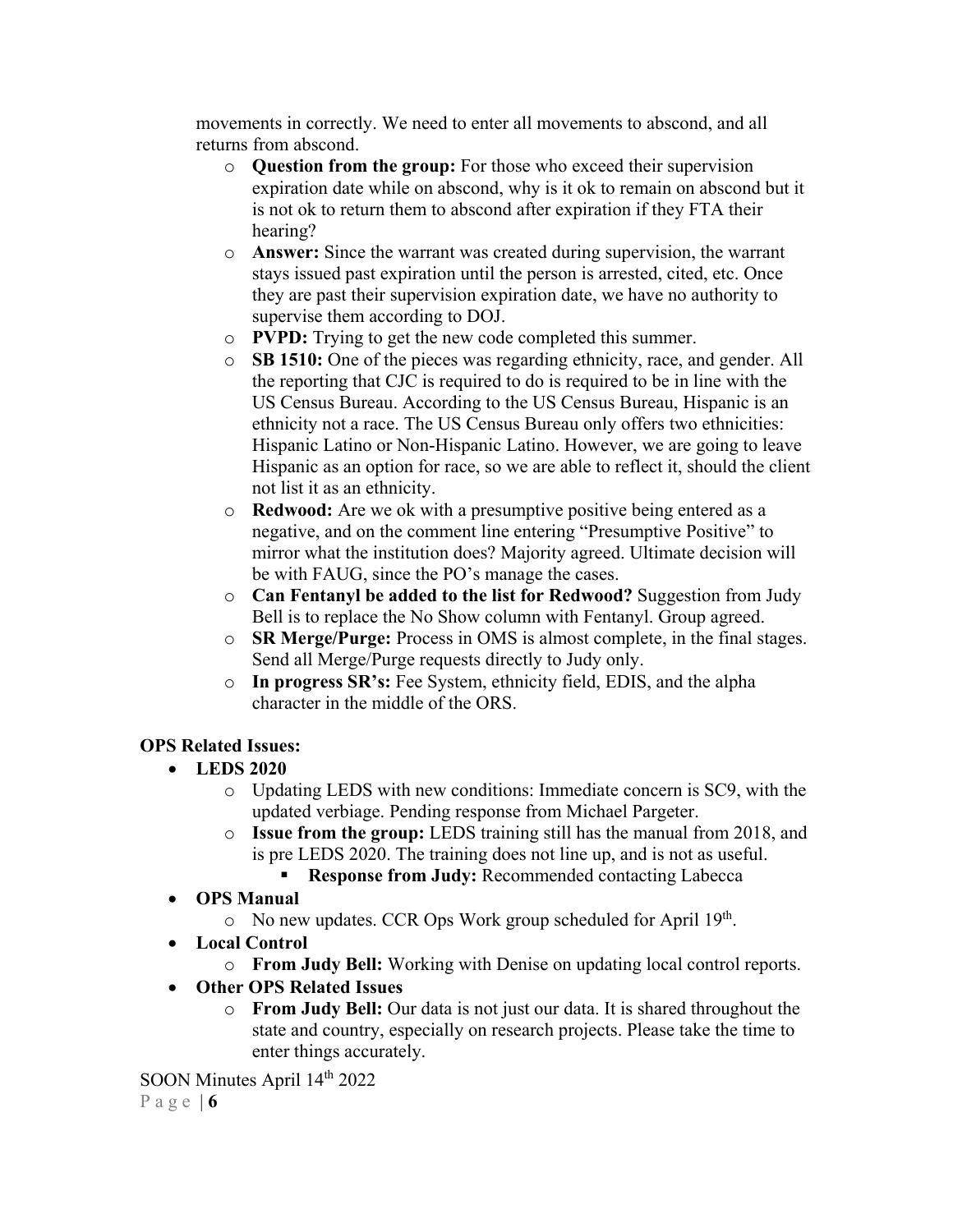#### • **Email decisions**

o Nothing from the group.

### **User Groups:**

- **SUN** 
	- o If interested in becoming a SUN member, email Judy and she will send you the requirements.
- **FAUG**
	- o EVAL treatment code is in effect. ADES evaluations specific to DUII treatment requirements can be entered in the treatment module now.
- **SOSN**
	- o No updates.
- **FSN**
	- $\circ$  Next meeting is April 28<sup>th</sup>. They have started a similar group to the CCR Ops Manual Work Group for when the new fee system is produced.
- **OACCD**
	- o No updates.
- **SOON**
	- $\circ$  Next meeting is June 9<sup>th</sup> 2022 via Microsoft Teams.

### **Round Table:**

- **Carolyn Knox:** Will the CCR Ops Manual work group go back and enter any new information for the chapters previously reviewed, should something new develop? (I.e. Misdemeanor Flag Entry)
	- o **Response:** No, the work group will not do that, but it will be brought up in the manual group, and the chapter owner will make all necessary additions.
- **Trish Hand:** Requested that in the User E-Mail Address and Work Phone screen in CIS, names are not necessarily in alphabetical order, they are alphabetized by user name. Can we put in a ticket to have that updated to alphabetize by the person's name not user name?
	- o **Response:** That would not be a ticket, it would be a large service request. Since others use this list, we would need to get everyone's approval, including all institution release counselors, and everyone who relies on this system. It is sorted alphabetically by the user profile, not the name of the individual. The easiest way to navigate is to go to the locations caller and enter the correct location for a person search.
- **Judy Bell:** Trying to put together a training course that could be done virtually. She pulled courses from the 2014 support staff academy, and combined other training to put something together. The thoughts are either a four day, five hour training, or a four week course, with class occurring once per week. The goald is